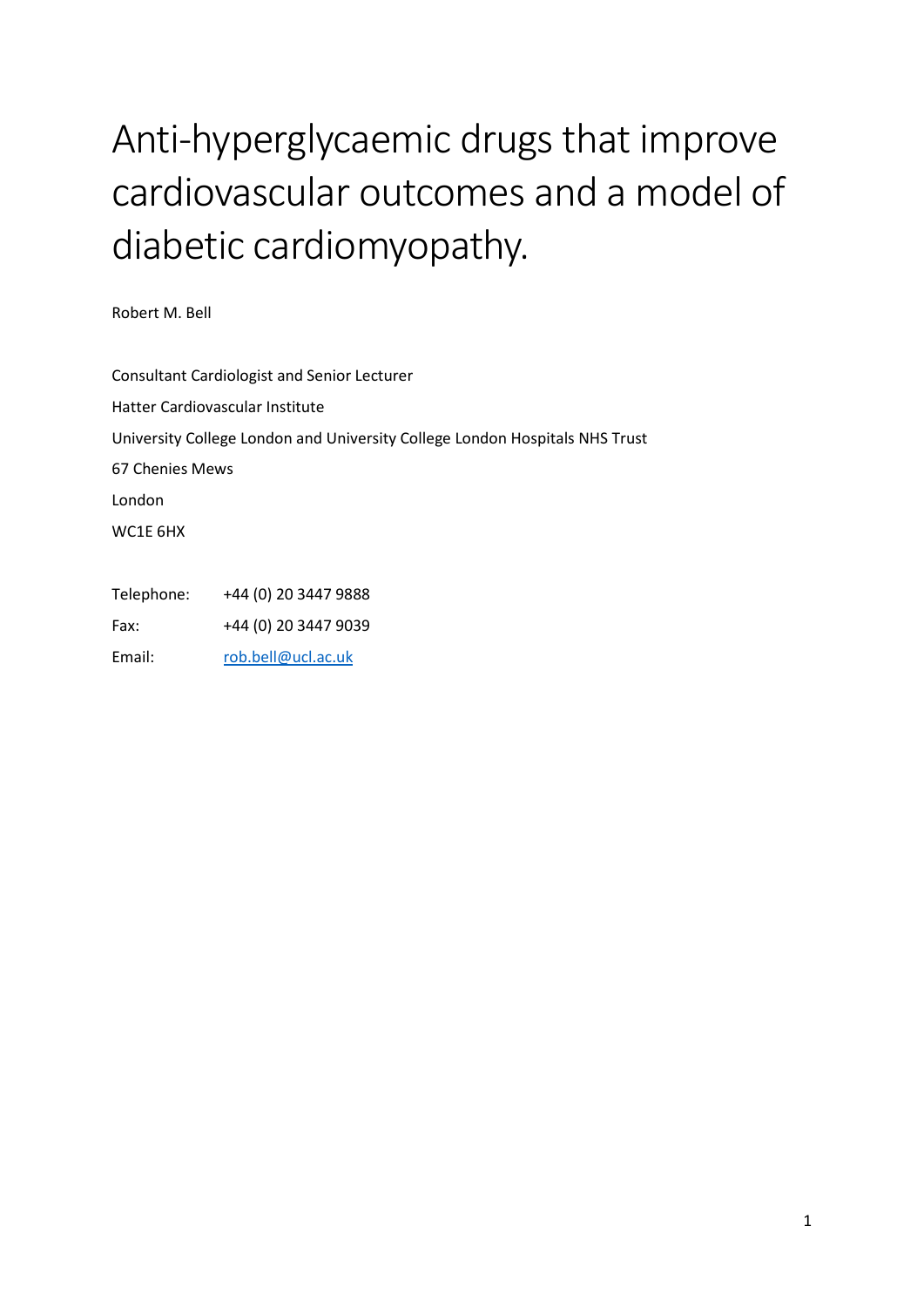### Abstract

Recent cardiovascular outcome trials (CVOTs) have transformed the landscape for the management of type 2 diabetes mellitus. In a remarkably short period of time, national and international guidelines have been overhauled to reflect the remarkable cardiovascular benefits of sodium/glucose linked transporter-2 inhibitors (SGLT2i) and glucagon-like peptite-1 receptor analogues (GLP-1RA) in mitigating cardiovascular risk. Both SGLT2i and GLP-1RAs remain second-line to metformin, reflecting the historical importance of this biguanide anti-hyperglycaemic. In this review, these three very different anti-hyperglycaemics are discussed in the light of CVOT data and of the pre-clinical data revealing remarkable pleiotropic signalling effects of these drugs. A model of diabetic cardiomyopathy is discussed, and the points of contact that these therapeutic interventions have upon this model may of help in understanding how each can be best targeted in this complex pathophysiological disease process.

#### Keywords:

Type 2 diabetes mellitus, Metformin, SGLT2 inhibitors, GLP-1 receptor agonists, diabetic cardiomyopathy, cardioprotection.

## Introduction

Since the late 19<sup>th</sup> century, diabetes mellitus has been recognised as an important cardiovascular risk factor in the development of atherosclerosis<sup>1, 2</sup>. Because elevated blood sugar is a principle diagnostic feature of this complex disease, unsurprisingly it was hoped that the control of circulating glucose would improve cardiovascular outcomes in diabetic patients. However, the reality of this approach has not been as rewarding as might have been wished with generally neutral, or even adverse cardiovascular outcomes observed. However, cardiovascular outcome trials (CVOTs), mandated by medicine regulators in both the United States and in Europe, have recently revealed two disparate classes of therapies for the use in type 2 diabetes (T2DM) with a significant and unexpected cardiovascular benefit: the sodium-glucose linked transporter (SGLT2) inhibitors and the Glucagonlike Peptite-1 receptor agonists (GLP-1RA).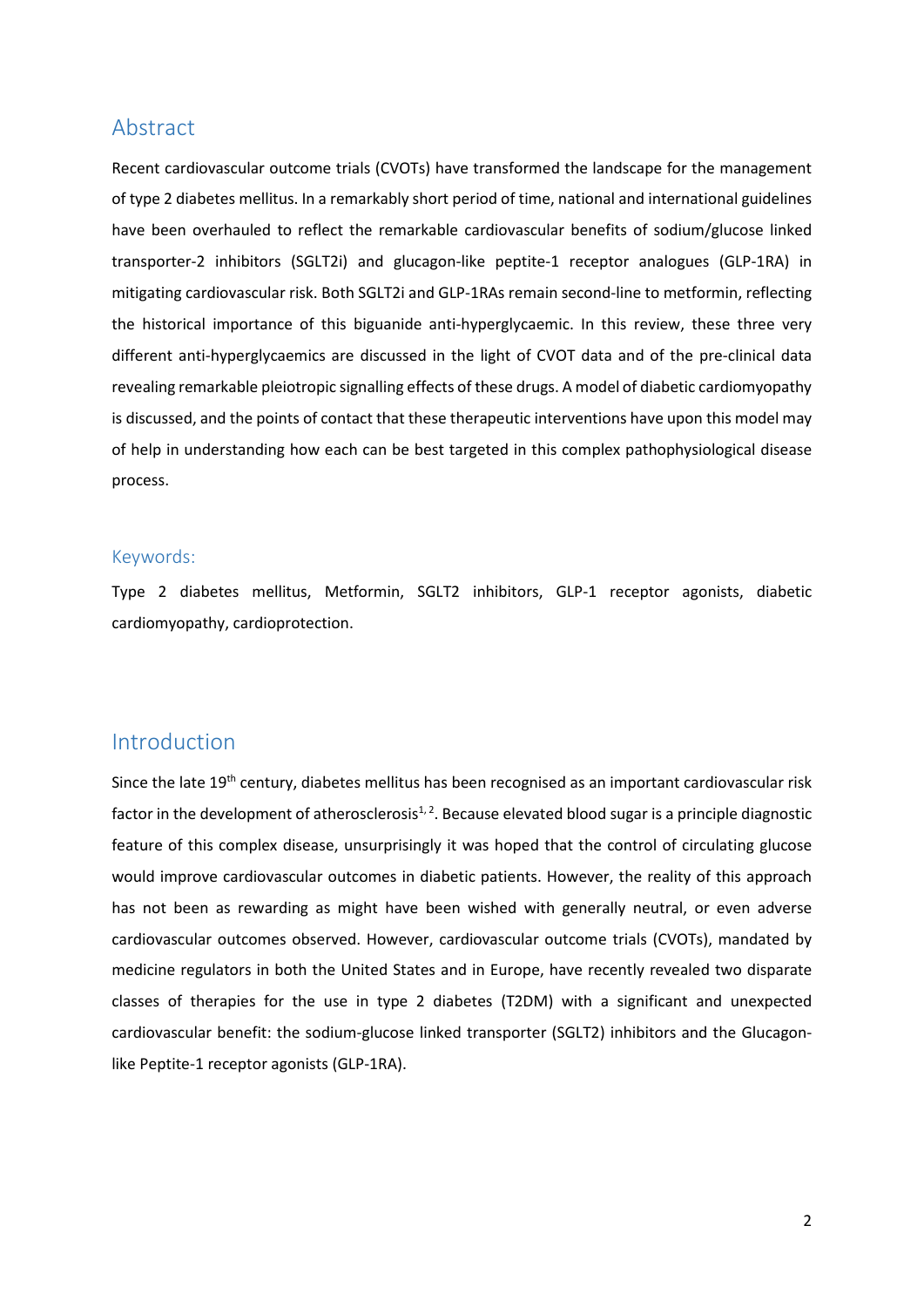#### Metformin: the bedrock of contemporary diabetic management

The cornerstone of current T2DM management is the biguanide, metformin, an insulin-sensitizer. In many respects, metformin could be regarded as the prototypical cardio-protective antihyperglycaemic medication. In the UKPDS 34 study<sup>3</sup>, metformin was compared to both the then standard of care (predominantly diet control) and an "intensive blood-glucose control" group in overweight patients with T2DM. This latter drug-control group used either sulphonylureas or insulin to more effectively lower circulating glucose levels. Interestingly, while reductions in blood sugar were not maintained by any of the drug therapy regimens over the duration of 10-year follow-up metformin, nonetheless, significantly improved cardiovascular outcomes. The incident rate of nonfatal and fatal myocardial infarction/sudden cardiac deaths separated from the control group after approximately one year, and by 10 years, patients on metformin had a significant 39% risk reduction ( $p=0.010$ ) compared to patients in the control group<sup>3</sup> (figure 1). By contrast, this composite end-point was not significantly improved by "intensive medical therapy" with sulphonylurea or insulin (p=0.11)<sup>3</sup>. Recent meta-analyses (encompassing 40 trails and 1 million patients) suggest that the extent of the cardiovascular benefits of metformin seen in the UKPDS study is greater than that seen in contemporary practice, however the protection appears robust and significant: comparison of metformin versus non-metformin revealed a significant reduction of cardiovascular mortality with an adjust hazard ratio of 0.81 (95% confidence interval of 0.79-0.84, p<0.00001).<sup>4</sup>

The mechanism of this cardioprotective benefit has been extensively studied, with a well-supported literature demonstrating the pleotropic effects that metformin has upon cell survival signalling (for example, 5' adenosine monophosphate-activated protein kinase (AMPK<sup>5</sup>) and endothelial nitric oxide synthase (eNOS) activation, see review<sup>6</sup>).

Metformin has thus been shown to have direct cardioprotective properties and, in historical and contemporary practice, to attenuate cardiovascular mortality.

#### SGLT2 inhibitors (SGLT2i)

The SGLT2i ameliorate hyperglycaemia by inhibiting renal reabsorption of glucose via the renal SGLT2 transporter, which is responsible for 90% of normal reabsorption in the proximal tubule, thus promoting glucosuria and reduction of circulating glucose. Concomitant with glucosuria is a natriuresis, osmotic diuresis, weight reduction (significant calorific loss) and mild ketosis. Empagliflozin, in the EMPA-REG OUTCOME study<sup>7</sup>, revealed a significant cardiovascular outcome benefit in patients with high-risk and established cardiovascular disease. Particularly impressive are their ability to reduce hospital admissions with heart failure, an observation that has been also been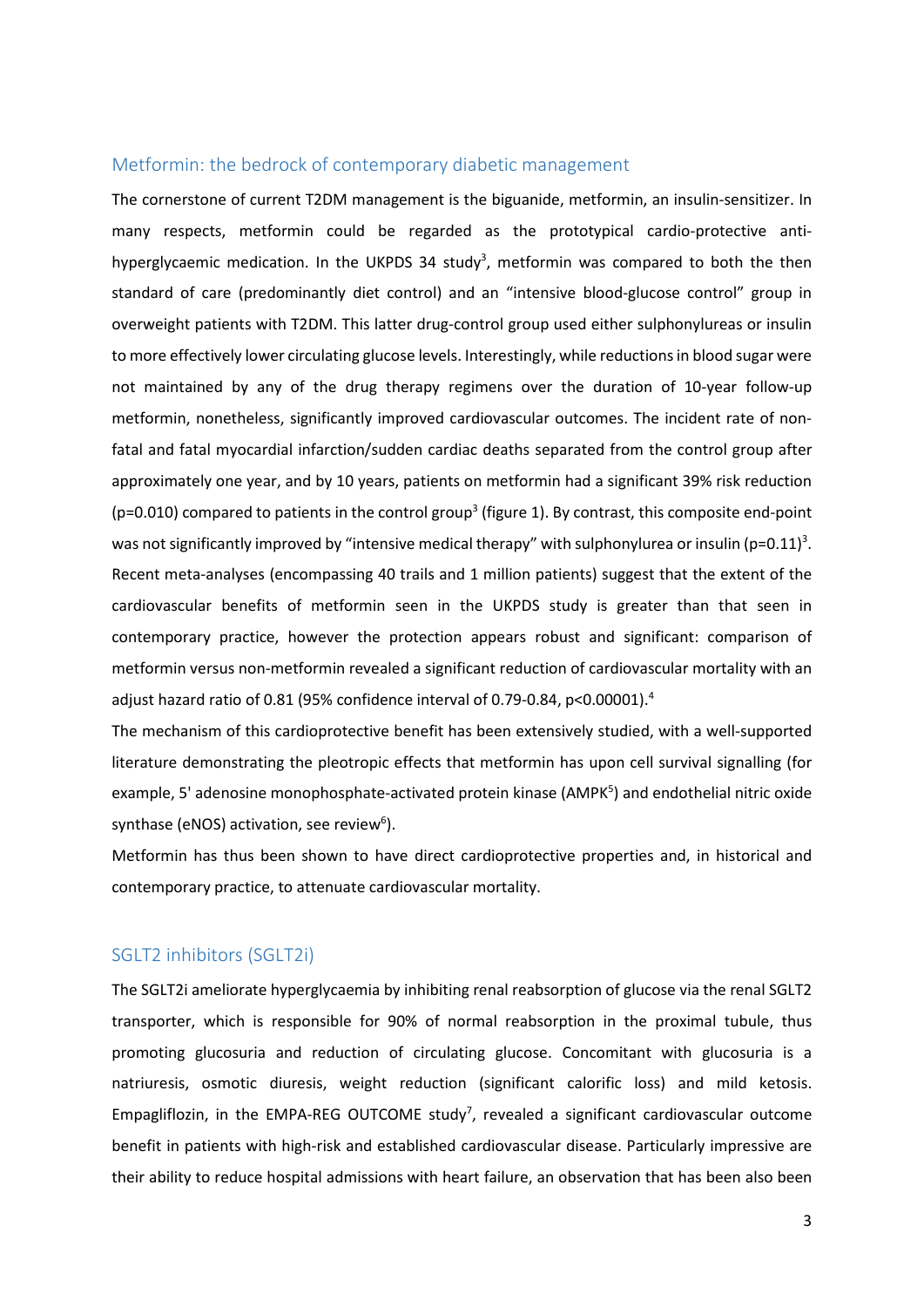seen in other drugs within this class, canagliflozin and dapagliflozin (CANVAS<sup>8</sup> and DECLARE-TIMI 58<sup>9</sup>) and most recently confirmed in the prospective dapagliflozin heart failure study (DAPA-HF)<sup>10</sup>. What is particularly remarkable regarding these therapies is the rapidity of the divergence of the survival curves – evident within just weeks of initiation of therapy. Thus, cardiovascular outcome benefits are unlikely to be related to attenuation of arterial atherosclerosis. Moreover, there is no difference in the rates of myocardial infarction during the relative short duration of follow up of these investigations. The cardiovascular mortality benefit therefore appears to be through benefits derived through heart failure and perhaps also improved survival from myocardial ischaemia.

The mechanism of the cardioprotection stemming from SGLT2 inhibition has been the subject of intense research, and currently remain unclear. The reduction in the rates of hospitalisation for heart failure way well have its foundation upon the diuretic and natriuretic effects of these drugs with concomitant benefits upon ventricular pre- and after-load. However, the evolution of the diabetic cardiomyopathy (DMCM) through left ventricular hypertrophy and heart failure with preserved ejection fraction (HFpEF) and concluding with a dilated cardiomyopathy and heart failure with reduced ejection fraction (HFrEF) (figure 2) is a complex pathophysiological process,<sup>11, 12</sup> one in which SGLT2i may interact. Indeed, SGLT2i appear to have a positive impact upon left ventricular mass in the earlier phases of DMCM and improved ventricular performance (reviewed<sup>13</sup>). The ventricular remodelling and progression from HFpEF to HFrEF appears to be characterised by ischaemic heart disease and ischaemia/reperfusion injury<sup>11, 12</sup>, and this too represents a target for SGLT2i.

EMPA-REG, CANVAS and DECLARE were not studies designed to look at myocardial infarction (the number of fatal myocardial infarcts were very low, even within the high-risk population recruited into EMPA-REG). However pre-clinical studies have revealed that SGLT2 inhibition does significantly reduce myocardial infarct size<sup>14-16</sup>. This is surprising: SGLT2 is not widely expressed in man, and there is negligible SGLT2 expression in the heart<sup>17</sup>. Remarkably, SGLT2i cardioprotection is independent of diabetic or glycaemic status, and mediated through cyto-protective signalling: explanted hearts remain protected when perfused, ex-vivo, following oral SGLTi administration<sup>14</sup>. This memorv effect may be through the recruitment of cell-survival kinases, through Jak-STAT<sup>15</sup> or AMPK signalling<sup>16</sup> and the bolstering of cellular anti-oxidant defences<sup>16</sup>. In contrast, cardioprotection against heart failure may be mediated through preferential metabolism of  $\beta$ -hydroxybutyrate (augmented by SGLT2i therapy)<sup>18</sup> or through sodium/calcium exchange inhibition<sup>19</sup>, to attenuate adverse calcium accumulation.

With emerging evidence to suggest that SGLT2i may have benefits in all patients, irrespective of diabetic status<sup>10</sup>, the restriction of SGLT2i to patients with diabetes may change. DAPA-HF is the first heart failure study to demonstrate that SGLT2i is equally beneficial in both diabetic and non-diabetic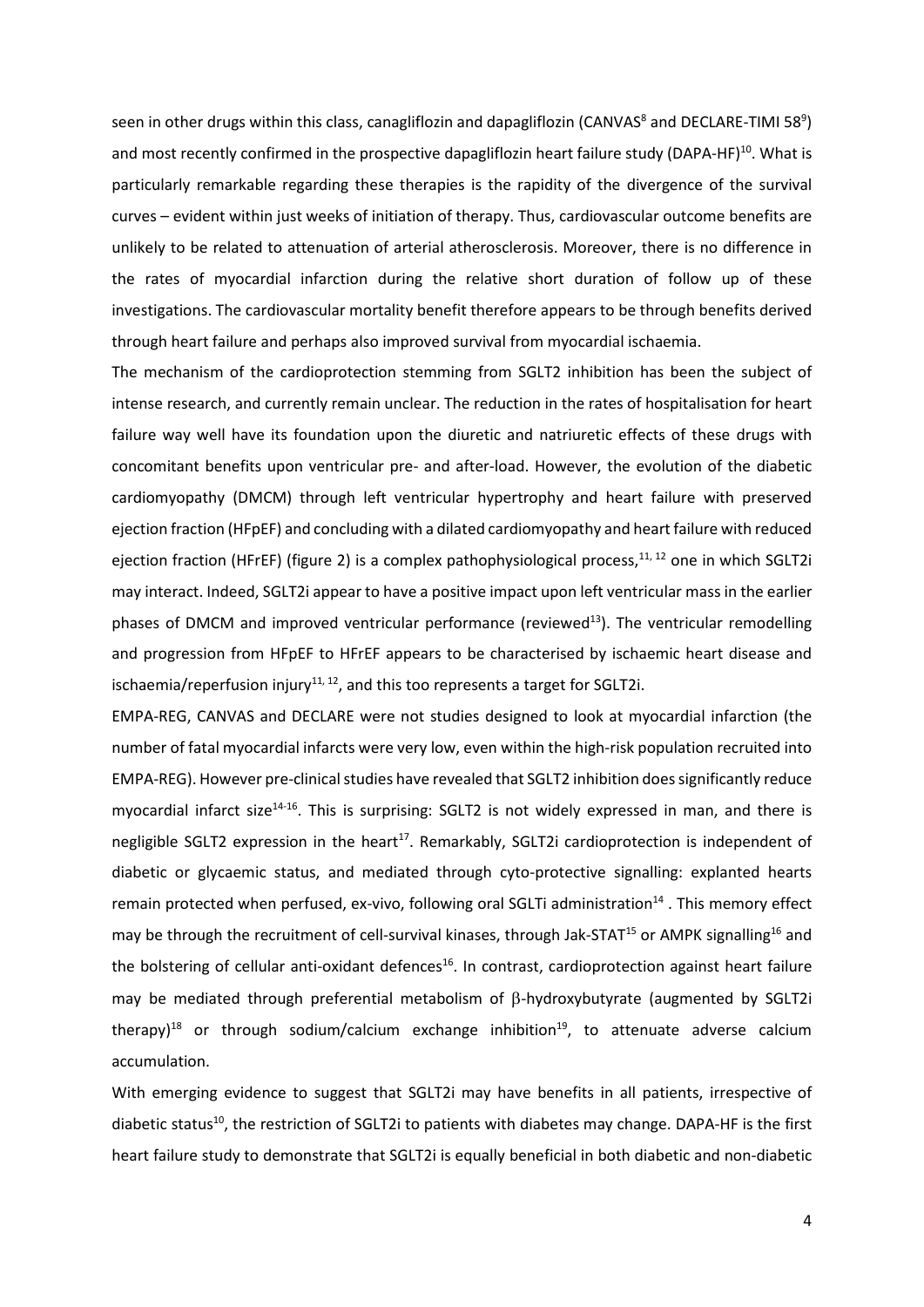patients and this study will be joined by a number of heart failure trials that are due to report in the near future, including the EMPEROR-Reduced and EMEROR-Preserved studies<sup>20</sup>.

#### Glucagon-like peptide-1 receptor agonists (GLP-1RA)

Synthetic analogues of the incretin hormone, GLP-1, GLP-1RAs are predominantly injectable antihyperglycaemics, although oral formulations of this class of drug are now emerging. GLP-1RAs stimulate insulin release from pancreatic islet cells to regulate glucose concentration, reduce glucagon secretion, alter gut motility, satiety, lipid metabolism, and thus can lead to reduction of body weight $^{21}$ . These properties alone should have a positive impact upon the cardiovascular risk profile, but their benefit is likely to extend beyond their impact upon their canonical role.

The GLP-1RAs are either GLP-1- or Exendin-based (with modification to promote half-life), and it is interesting to note that GLP-1RAs based upon native GLP-1 (liraglutide, semaglutide and albiglutide) have an advantageous impact upon cardiovascular outcomes. LEADER<sup>22</sup>, SUSTAIN-6<sup>23</sup> and HARMONY<sup>24</sup> respectively revealed significant reductions in MACCE in patient populations at high risk of developing cardiovascular complications. In contrast to the SGLT2 inhibitors, the time to separation of the survival curves was longer and there was no positive signal in terms of heart failure (non-inferior to placebo); indeed the benefits of GLP-1RAs appear to mediated by the reduction of atherosclerotic-related cardiovascular events (myocardial infarction and stroke) $^{25}$ .

Unlike SGLT2, GLP-1 receptors are widely expressed in man, including the heart<sup>26</sup>. Exogenously administered GLP-1 reduces infarct size in rodent models through cytoprotective signalling, involving post-receptor cAMP and cGMP activation<sup>27</sup>, Akt, Erk1/2, p70S6K, and AMPK signalling and inhibition of pro-apoptotic signalling<sup>28, 29</sup>. The atherosclerosis benefits of these drugs may be mediated through a beneficial impact upon lipid profiles<sup>30</sup> and augmented endothelial nitric oxide<sup>31</sup>.

Thus the characteristics of GLP-1-based receptor agonists are different from that seen with SGLT2i, which raises the intriguing possibility that the two classes of therapy may have additive benefit particularly in patients with established coronary or cardiovascular disease.

#### An emerging paradigm of cardiovascular disease management in diabetes

Cardioprotection in T2DM has many facets, but evolution and progression of DMCM is a central feature (figure 2). In the model presented, almost any intervention designed to mitigate hyperglycaemia should slow the progression of HFpEF that characterises early and intermediate phases of DMCM. Drugs with pleiotropic effects upon pro-survival cell signalling (e.g. metformin, SGLT2i, GLP-1-based GLP-1RAs) may help prevent progression into late phase DMCM, HFrEF, through attenuating apoptotic myocyte loss and abrogating ischaemia/reperfusion injury from ischaemic heart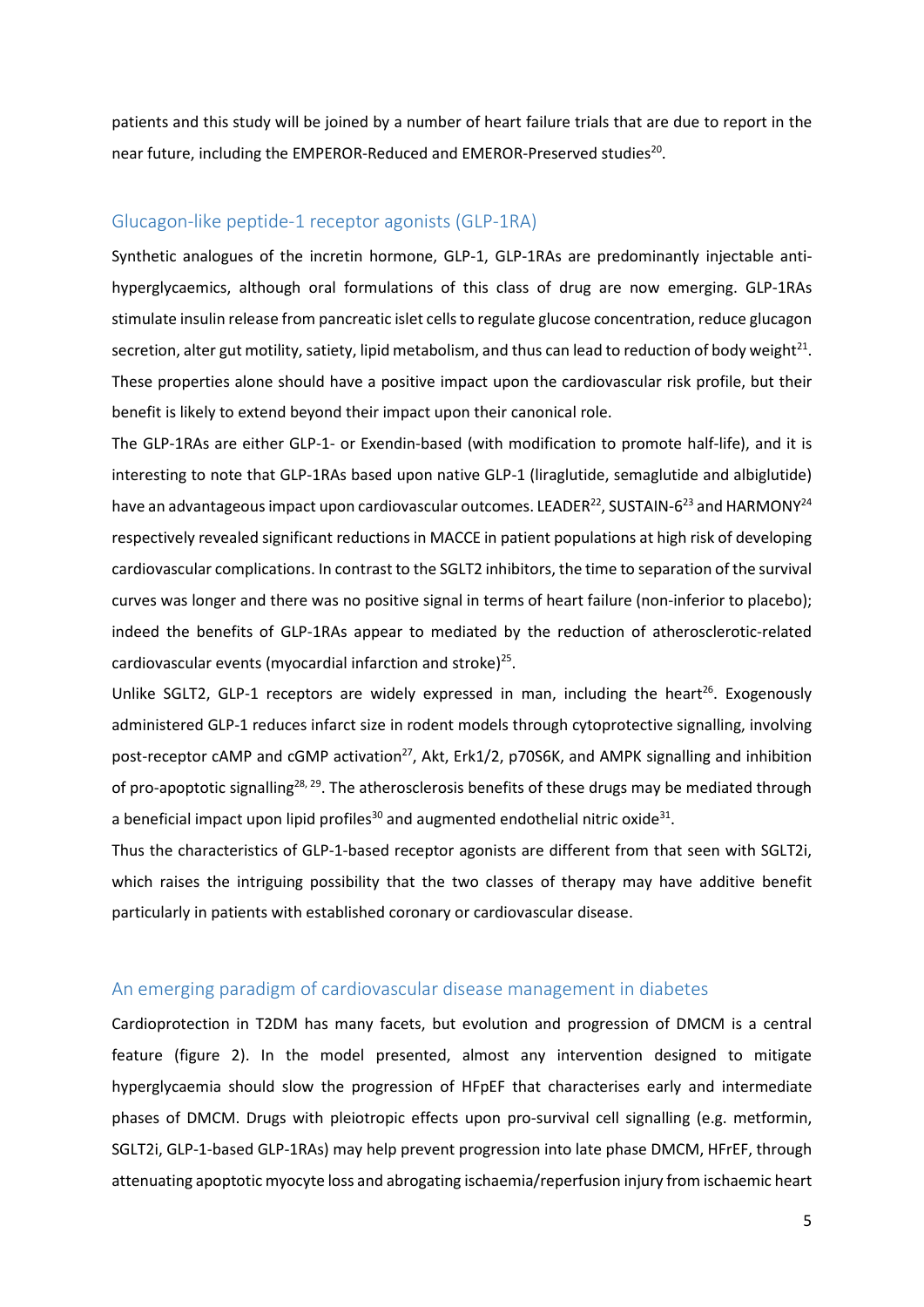disease. Moreover, GLP-1RAs may have help ameliorate atherosclerotic progression to reduce ischaemic events whereas SGLT2i may help off-load and diurese, thus mitigating excess pre- and afterload and injurious cardiac decompensation. This model may be helpful in developing new therapeutic strategies in diabetes and supports triple therapy with metformin, SGLT2i and GLP-1RA – a combination that deserves further investigation.

In summary therefore, building on the foundations of metformin therapy, there are two new classes of glucose-controlling therapies, SGLT2i and GLP-1RA, that each possess remarkable cardiovascular benefits. SGLT2i are clearly beneficial in mitigating heart failure, whereas GLP-1RA may help attenuate atherosclerosis. In clinical practice, the combination of these therapies that appear to have disparate targets may provide the optimum outcomes for diabetic and potentially also for non-diabetic patients, an effect that may have little to do with glucose levels, but through metabolic modulation and recruitment of cellular signalling to promote cellular survival.

## Funding and conflict of Interest statement

RMB receives funding from the British Heart Foundation (Project Grant PG/18/10/33550) and is supported by the National Institute of Health Research University College London Biomedical Research Centre.

RMB has been in receipt of lecturing honorarium from Merck. There are no conflicts of interest to declare.

## Figure legends

- **Figure 1** Positive cardiovascular impact of metformin monotherapy upon myocardial infarction (a composite of non-fatal and fatal and sudden death) in the UKPDS 34 study. Compared to diet control (standard therapy), metformin led to a significant reduction of myocardial infarction, whereas there was no significant benefit with intensive therapy with either sulphonylureas and/or insulin, after median 10 year follow up. Figure adapted from UKPDS  $34^{3}$ .
- **Figure 2** A proposed model of diabetic cardiomyopathy. Diabetes and its consequences of hyperinsulinaemia and insulin resistance leads to the initial insult upon the cardiovascular system. This initiates a self-sustaining loop of injury, characterised by vascular injury, hypertension, increased afterload and myocardial hypertrophy and subsequent diastolic impairment and myocardial fibrosis. As this becomes symptomatic, these features characterise heart failure with preserved ejection fraction (HFpEF). Overtime, the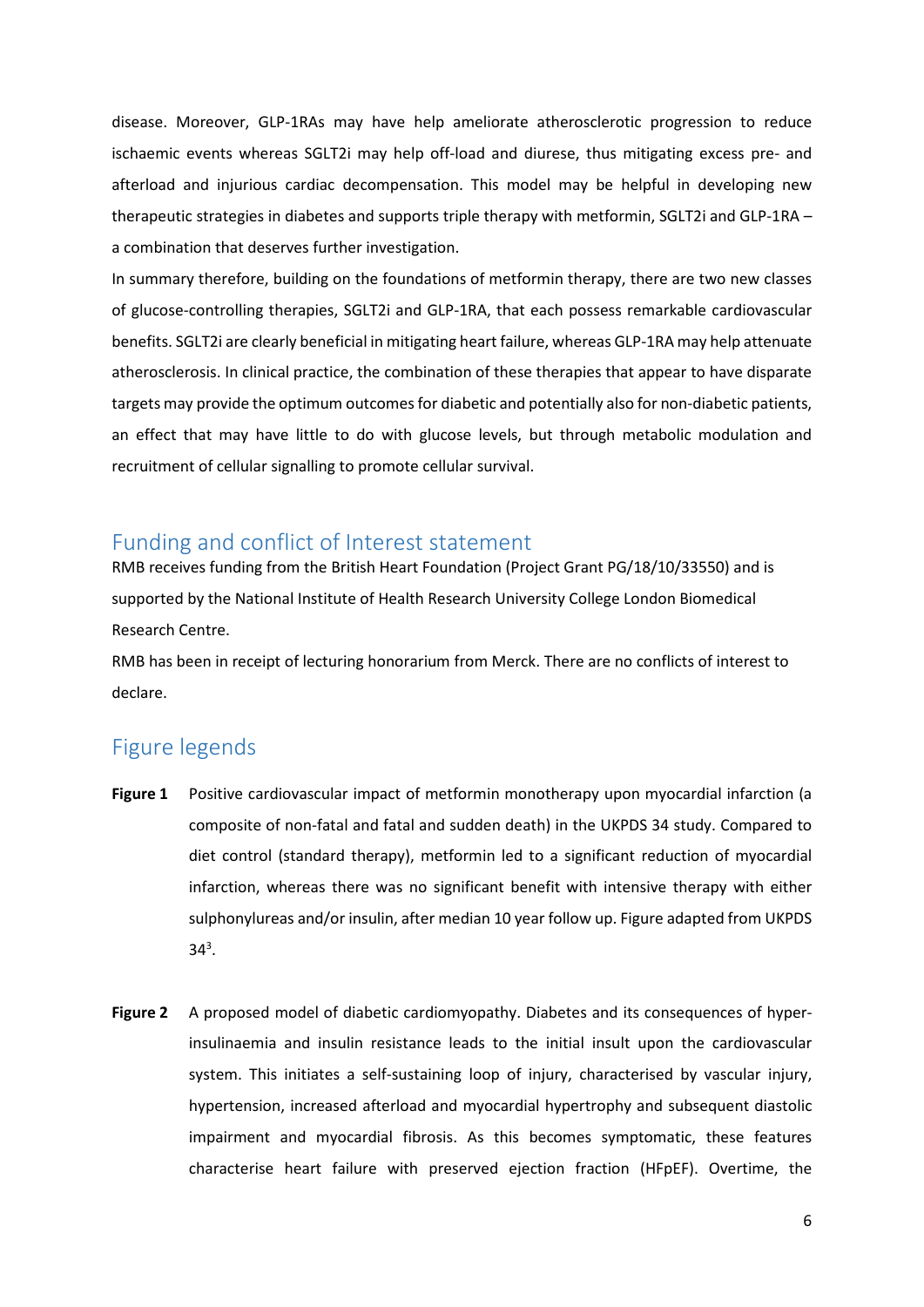sustained strain and injury upon the left ventricle leads to myocyte loss through apoptotic cell death, which, in combination with the development of coronary atherosclerosis and ischaemic heart disease and the initiation of a second self-sustaining loop of Heart failure with reduced ejection fraction (HFrEF) and the characteristic late-phase dilated cardiomyopathy.

# References

- 1. P. V. De l'angine de poitrine dans ses rapports avec le diabete. *Gaz hedb de ned (ser 2)*  1883;**20**:364.
- 2. B. N. Der Diabetes Mellitus. . *Vienna: Holder* 1906;**2nd edn.** :260.
- 3. Effect of intensive blood-glucose control with metformin on complications in overweight patients with type 2 diabetes (UKPDS 34). UK Prospective Diabetes Study (UKPDS) Group. *Lancet* 1998;**352**:854-865.
- 4. Han Y, Xie H, Liu Y, Gao P, Yang X, Shen Z. Effect of metformin on all-cause and cardiovascular mortality in patients with coronary artery diseases: a systematic review and an updated meta-analysis. *Cardiovasc Diabetol* 2019;**18**:96.
- 5. Whittington HJ, Hall AR, McLaughlin CP, Hausenloy DJ, Yellon DM, Mocanu MM. Chronic metformin associated cardioprotection against infarction: not just a glucose lowering phenomenon. *Cardiovasc Drugs Ther* 2013;**27**:5-16.
- 6. Varjabedian L, Bourji M, Pourafkari L, Nader ND. Cardioprotection by Metformin: Beneficial Effects Beyond Glucose Reduction. *Am J Cardiovasc Drugs* 2018;**18**:181-193.
- 7. Zinman B, Wanner C, Lachin JM, Fitchett D, Bluhmki E, Hantel S, Mattheus M, Devins T, Johansen OE, Woerle HJ, Broedl UC, Inzucchi SE. Empagliflozin, Cardiovascular Outcomes, and Mortality in Type 2 Diabetes. *New Engl J Med* 2015;**373**:2117-2128.
- 8. Neal B, Perkovic V, Mahaffey KW, de Zeeuw D, Fulcher G, Erondu N, Shaw W, Law G, Desai M, Matthews DR, Group CPC. Canagliflozin and Cardiovascular and Renal Events in Type 2 Diabetes. *N Engl J Med* 2017;**377**:644-657.
- 9. Wiviott SD, Raz I, Bonaca MP, Mosenzon O, Kato ET, Cahn A, Silverman MG, Zelniker TA, Kuder JF, Murphy SA, Bhatt DL, Leiter LA, McGuire DK, Wilding JPH, Ruff CT, Gause-Nilsson IAM, Fredriksson M, Johansson PA, Langkilde AM, Sabatine MS, Investigators D-T. Dapagliflozin and Cardiovascular Outcomes in Type 2 Diabetes. *N Engl J Med* 2019;**380**:347- 357.
- 10. McMurray JJV, Solomon SD, Inzucchi SE, Kober L, Kosiborod MN, Martinez FA, Ponikowski P, Sabatine MS, Anand IS, Belohlavek J, Bohm M, Chiang CE, Chopra VK, de Boer RA, Desai AS, Diez M, Drozdz J, Dukat A, Ge J, Howlett JG, Katova T, Kitakaze M, Ljungman CEA, Merkely B, Nicolau JC, O'Meara E, Petrie MC, Vinh PN, Schou M, Tereshchenko S, Verma S, Held C, DeMets DL, Docherty KF, Jhund PS, Bengtsson O, Sjostrand M, Langkilde AM, Committees D-HT, Investigators. Dapagliflozin in Patients with Heart Failure and Reduced Ejection Fraction. *N Engl J Med* 2019.
- 11. Lee MMY, McMurray JJV, Lorenzo-Almoros A, Kristensen SL, Sattar N, Jhund PS, Petrie MC. Diabetic cardiomyopathy. *Heart* 2018.
- 12. Jia G, Hill MA, Sowers JR. Diabetic Cardiomyopathy: An Update of Mechanisms Contributing to This Clinical Entity. *Circ Res* 2018;**122**:624-638.
- 13. Lan NSR, Fegan PG, Yeap BB, Dwivedi G. The effects of sodium-glucose cotransporter 2 inhibitors on left ventricular function: current evidence and future directions. *ESC Heart Fail*  2019.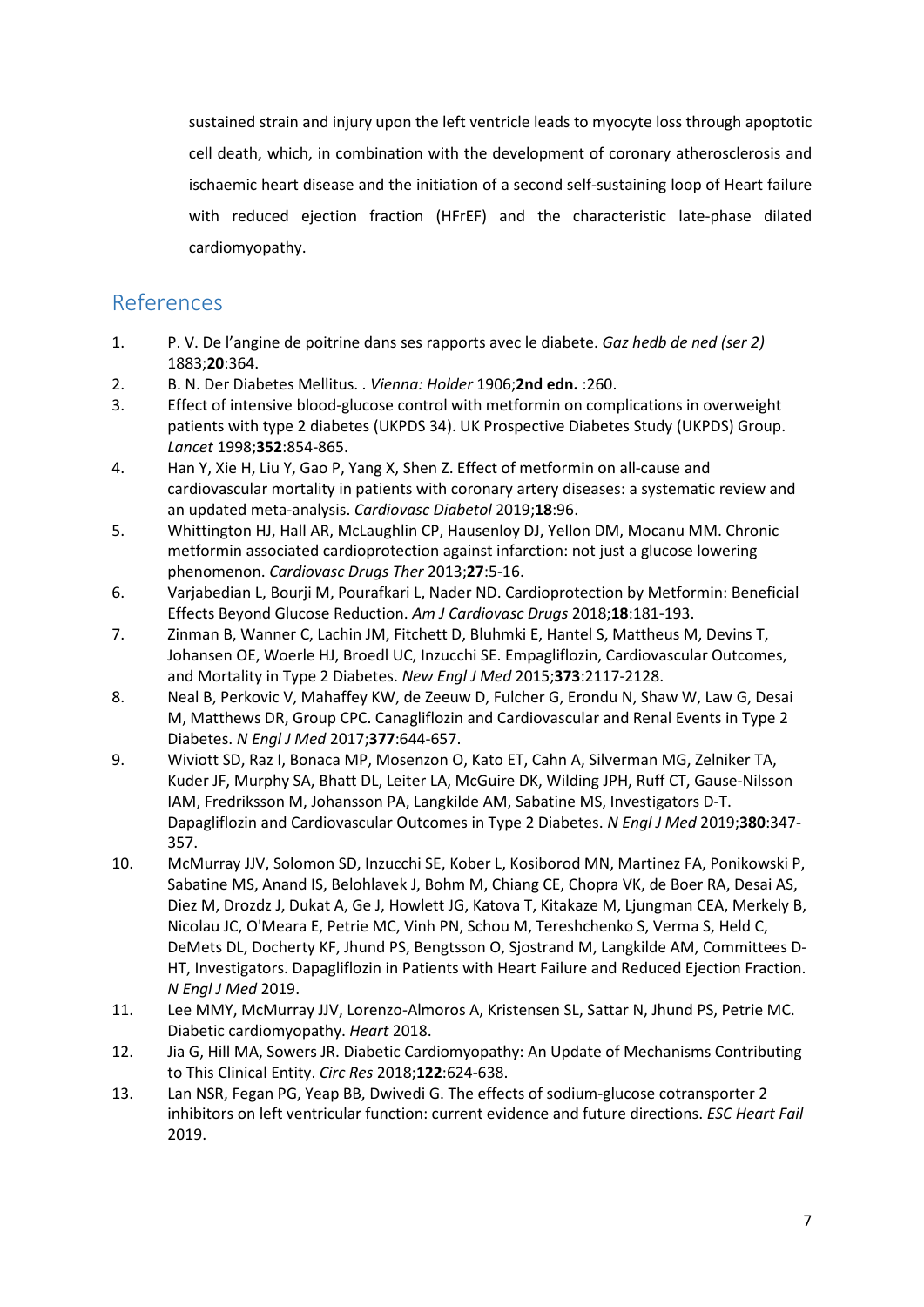- 14. Lim VG, Bell RM, Arjun S, Kolatsi-Joannou M, Long DA, Yellon DM. SGLT2 Inhibitor, Canagliflozin, Attenuates Myocardial Infarction in the Diabetic and Nondiabetic Heart. *JACC Basic Transl Sci* 2019;**4**:15-26.
- 15. Andreadou I, Efentakis P, Balafas E, Togliatto G, Davos CH, Varela A, Dimitriou CA, Nikolaou PE, Maratou E, Lambadiari V, Ikonomidis I, Kostomitsopoulos N, Brizzi MF, Dimitriadis G, Iliodromitis EK. Empagliflozin Limits Myocardial Infarction in Vivo and Cell Death in Vitro: Role of STAT3, Mitochondria, and Redox Aspects. *Front Physiol* 2017;**8**:1077.
- 16. Sayour AA, Korkmaz-Icoz S, Loganathan S, Ruppert M, Sayour VN, Olah A, Benke K, Brune M, Benko R, Horvath EM, Karck M, Merkely B, Radovits T, Szabo G. Acute canagliflozin treatment protects against in vivo myocardial ischemia-reperfusion injury in non-diabetic male rats and enhances endothelium-dependent vasorelaxation. *J Transl Med* 2019;**17**:127.
- 17. Chen J, Williams S, Ho S, Loraine H, Hagan D, Whaley JM, Feder JN. Quantitative PCR tissue expression profiling of the human SGLT2 gene and related family members. *Diabetes Ther*  2010;**1**:57-92.
- 18. Ferrannini E, Mark M, Mayoux E. CV Protection in the EMPA-REG OUTCOME Trial: A "Thrifty Substrate" Hypothesis. *Diabetes Care* 2016;**39**:1108-1114.
- 19. Uthman L, Baartscheer A, Schumacher CA, Fiolet JWT, Kuschma MC, Hollmann MW, Coronel R, Weber NC, Zuurbier CJ. Direct Cardiac Actions of Sodium Glucose Cotransporter 2 Inhibitors Target Pathogenic Mechanisms Underlying Heart Failure in Diabetic Patients. *Front Physiol* 2018;**9**:1575.
- 20. Savarese G, Sattar N, Januzzi J, Verma S, Lund LH, Fitchett D, Zeller C, George JT, Brueckmann M, Ofstad AP, Inzucchi SE, Wanner C, Zinman B, Butler J. Empagliflozin Is Associated With a Lower Risk of Post-Acute Heart Failure Rehospitalization and Mortality. *Circulation* 2019;**139**:1458-1460.
- 21. Shah M, Vella A. Effects of GLP-1 on appetite and weight. *Rev Endocr Metab Disord*  2014;**15**:181-187.
- 22. Marso SP, Daniels GH, Brown-Frandsen K, Kristensen P, Mann JF, Nauck MA, Nissen SE, Pocock S, Poulter NR, Ravn LS, Steinberg WM, Stockner M, Zinman B, Bergenstal RM, Buse JB, Committee LS, Investigators LT. Liraglutide and Cardiovascular Outcomes in Type 2 Diabetes. *N Engl J Med* 2016;**375**:311-322.
- 23. Marso SP, Bain SC, Consoli A, Eliaschewitz FG, Jodar E, Leiter LA, Lingvay I, Rosenstock J, Seufert J, Warren ML, Woo V, Hansen O, Holst AG, Pettersson J, Vilsboll T, Investigators S-. Semaglutide and Cardiovascular Outcomes in Patients with Type 2 Diabetes. *N Engl J Med*  2016;**375**:1834-1844.
- 24. Hernandez AF, Green JB, Janmohamed S, D'Agostino RB, Sr., Granger CB, Jones NP, Leiter LA, Rosenberg AE, Sigmon KN, Somerville MC, Thorpe KM, McMurray JJV, Del Prato S, Harmony Outcomes c, investigators. Albiglutide and cardiovascular outcomes in patients with type 2 diabetes and cardiovascular disease (Harmony Outcomes): a double-blind, randomised placebo-controlled trial. *Lancet* 2018;**392**:1519-1529.
- 25. Tanaka A, Node K. Clinical application of glucagon-like peptide-1 receptor agonists in cardiovascular disease: lessons from recent clinical cardiovascular outcomes trials. *Cardiovasc Diabetol* 2018;**17**:85.
- 26. Baggio LL, Yusta B, Mulvihill EE, Cao X, Streutker CJ, Butany J, Cappola TP, Margulies KB, Drucker DJ. GLP-1 Receptor Expression Within the Human Heart. *Endocrinology*  2018;**159**:1570-1584.
- 27. Ban K, Noyan-Ashraf MH, Hoefer J, Bolz SS, Drucker DJ, Husain M. Cardioprotective and vasodilatory actions of glucagon-like peptide 1 receptor are mediated through both glucagon-like peptide 1 receptor-dependent and -independent pathways. *Circulation*  2008;**117**:2340-2350.
- 28. Bose AK, Mocanu MM, Carr RD, Brand CL, Yellon DM. Glucagon-like peptide 1 can directly protect the heart against ischemia/reperfusion injury. *Diabetes* 2005;**54**:146-151.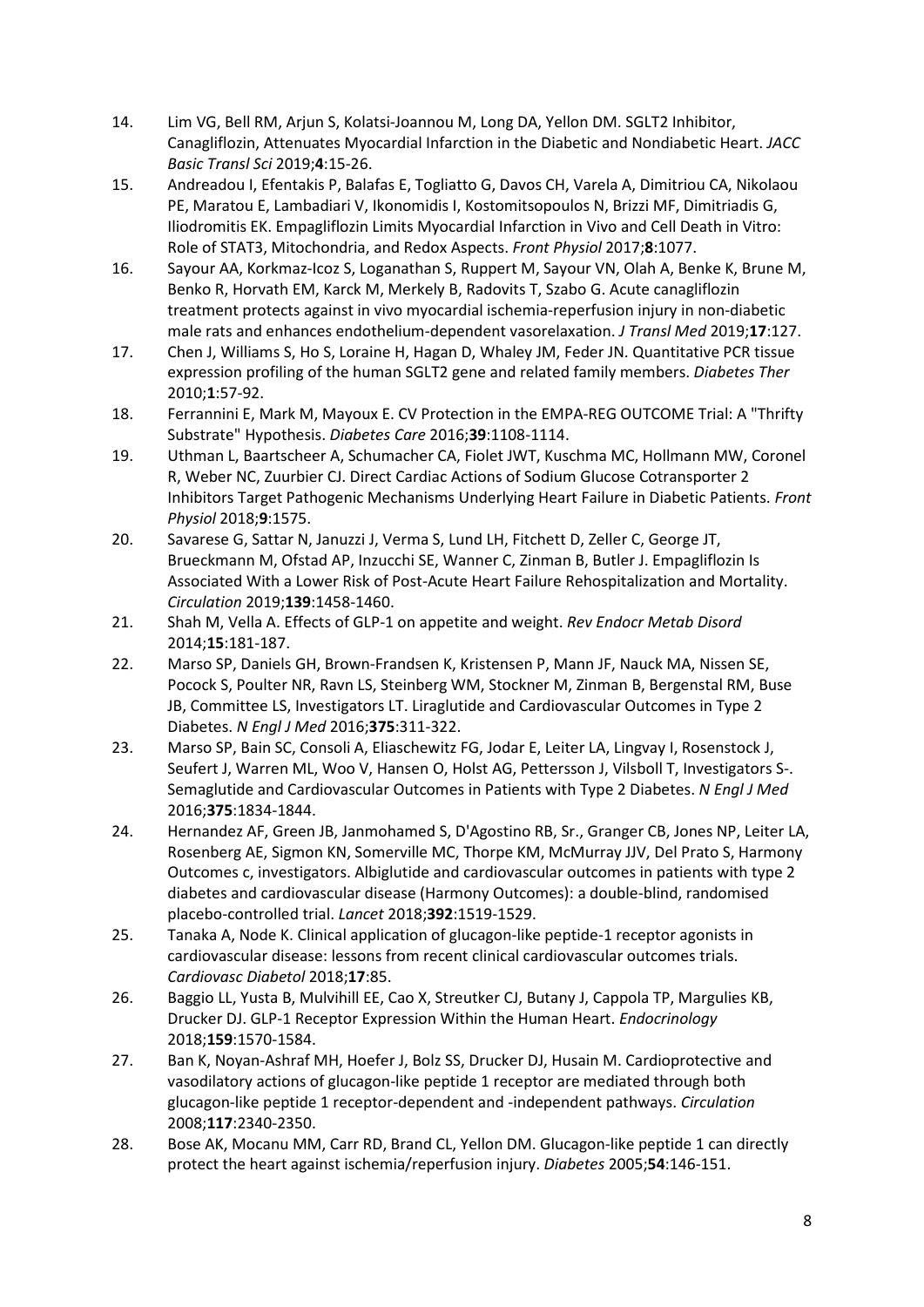- 29. Bose AK, Mocanu MM, Carr RD, Yellon DM. Myocardial ischaemia-reperfusion injury is attenuated by intact glucagon like peptide-1 (GLP-1) in the in vitro rat heart and may involve the p70s6K pathway. *Cardiovasc Drugs Ther* 2007;**21**:253-256.
- 30. Anholm C, Kumarathurai P, Pedersen LR, Samkani A, Walzem RL, Nielsen OW, Kristiansen OP, Fenger M, Madsbad S, Sajadieh A, Haugaard SB. Liraglutide in combination with metformin may improve the atherogenic lipid profile and decrease C-reactive protein level in statin treated obese patients with coronary artery disease and newly diagnosed type 2 diabetes: A randomized trial. *Atherosclerosis* 2019;**288**:60-66.
- 31. Barale C, Buracco S, Cavalot F, Frascaroli C, Guerrasio A, Russo I. Glucagon-like peptide 1 related peptides increase nitric oxide effects to reduce platelet activation. *Thromb Haemost*  2017;**117**:1115-1128.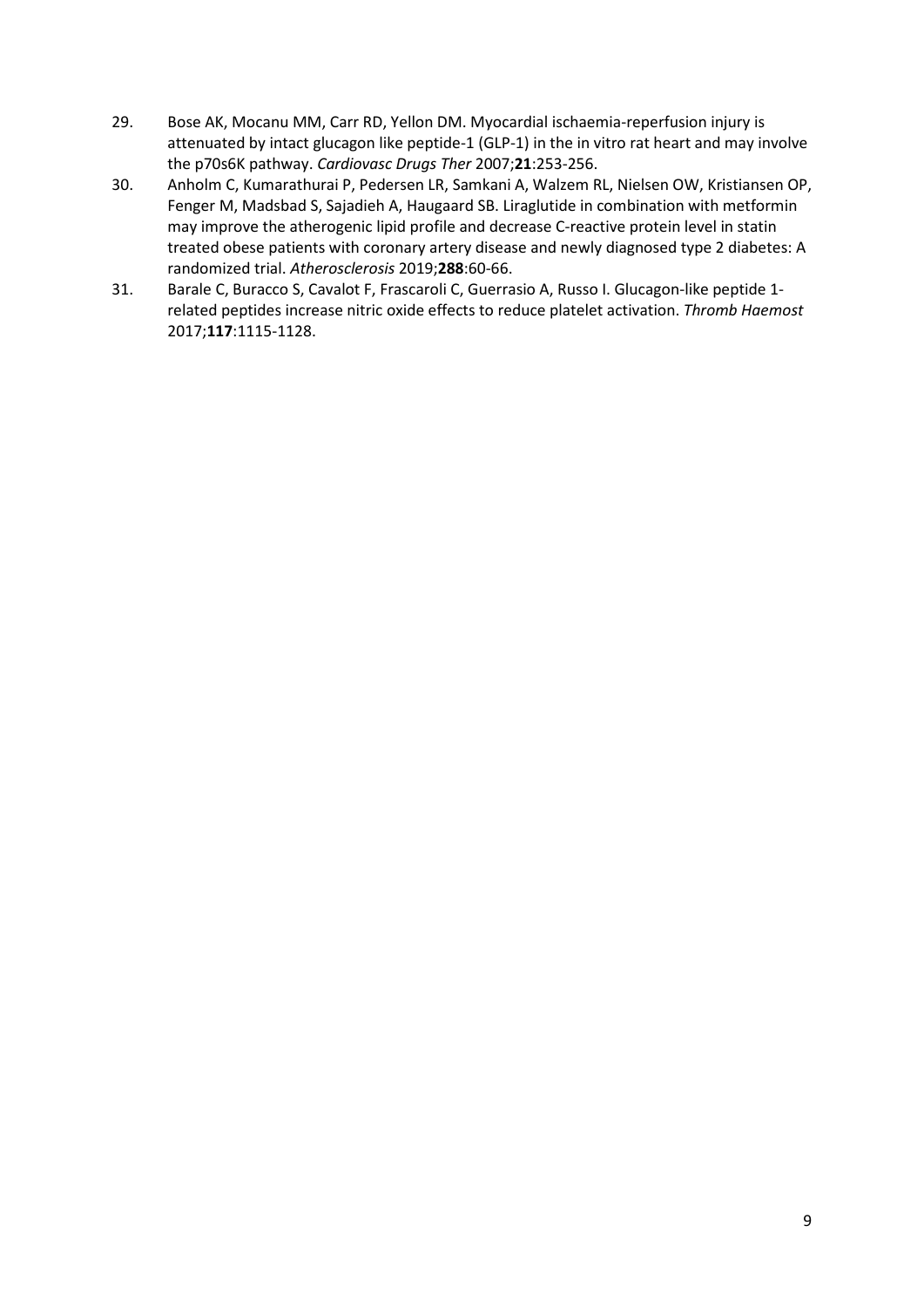